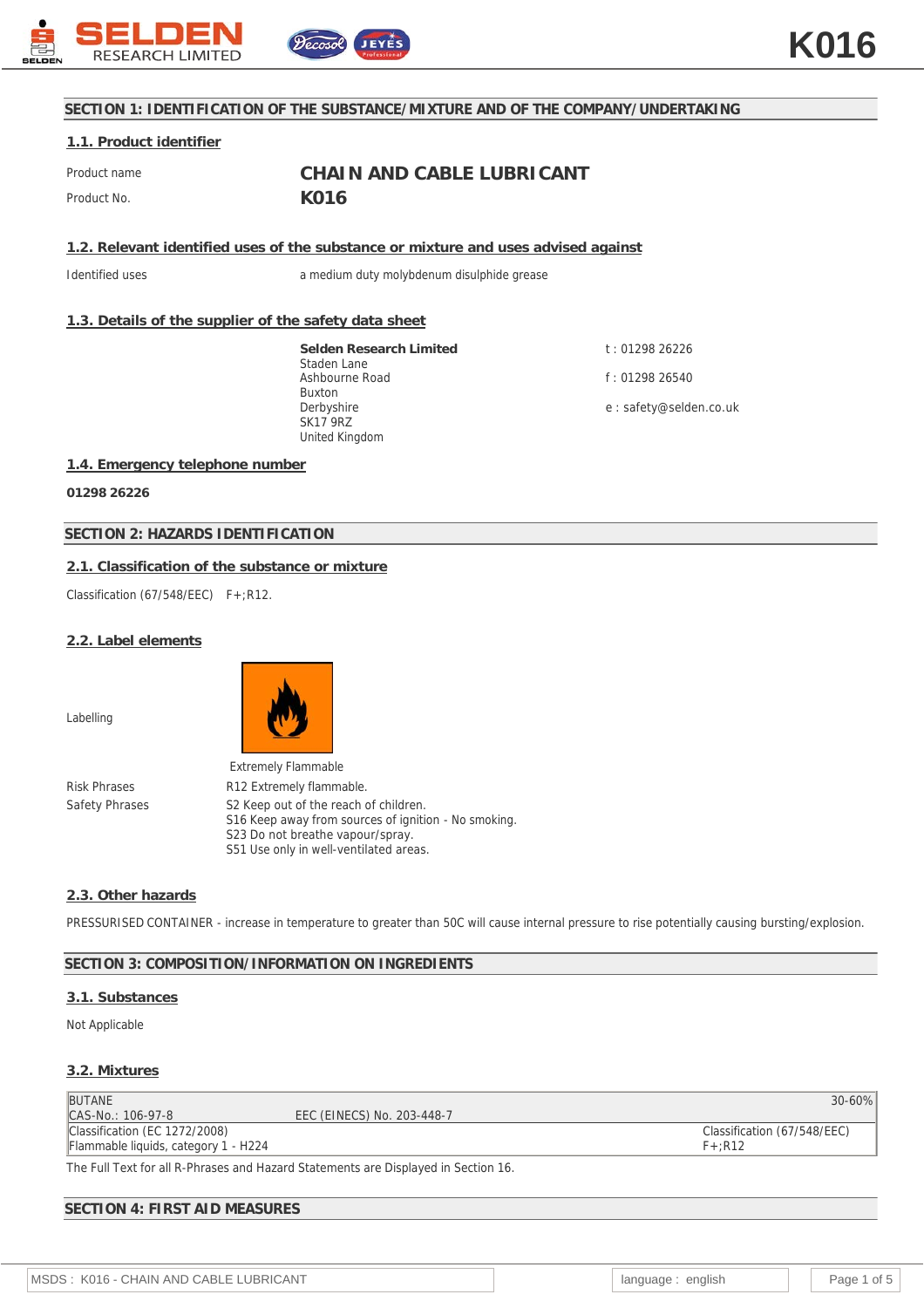

# **4.1. Description of first aid measures**

| General information | Treat Symptomatically.                                                                                                                                                          |
|---------------------|---------------------------------------------------------------------------------------------------------------------------------------------------------------------------------|
| Inhalation          | Move the exposed person to fresh air at once., Keep the affected person warm and at rest. Get prompt medical<br>attention., For breathing difficulties oxygen may be necessary. |
| Ingestion           | Rinse mouth thoroughly., Drink plenty of water., Get medical attention.                                                                                                         |
| Skin contact        | Wash the skin immediately with soap and water., Get medical attention if any discomfort continues.                                                                              |
| Eye contact         | Promptly wash eyes with plenty of water while lifting the eye lids., Continue to rinse for at least 15 minutes., Get<br>medical attention if any discomfort continues.          |

#### **4.2. Most important symptoms and effects, both acute and delayed**

| Inhalation   | High concentrations of vapours may irritate respiratory system and lead to headache, fatigue, nausea and<br>vomiting., Gas or vapour displaces oxygen available for breathing (asphyxiant)., Unconsciousness. |
|--------------|---------------------------------------------------------------------------------------------------------------------------------------------------------------------------------------------------------------|
| Ingestion    | May cause burns in mucous membranes, throat, oesophagus and stomach., May cause stomach pain or<br>vomiting.                                                                                                  |
| Skin contact | No specific health warnings noted.                                                                                                                                                                            |
| Eye contact  | Irritation of eyes and mucous membranes.                                                                                                                                                                      |

#### **4.3. Indication of any immediate medical attention and special treatment needed**

Treat Symptomatically.

#### **SECTION 5: FIREFIGHTING MEASURES**

#### **5.1. Extinguishing media**

Extinguishing media Use:, Powder., Dry chemicals, sand, dolomite etc., Water spray, fog or mist.

#### **5.2. Special hazards arising from the substance or mixture**

Unsuitable extinguishing media

#### **5.3. Advice for firefighters**

Special Fire Fighting Procedures Self contained breathing apparatus and full protective clothing must be worn in case of fire. Containers close to fire should be removed or cooled with water., Use water to keep fire exposed containers cool and disperse vapours.

#### **SECTION 6: ACCIDENTAL RELEASE MEASURES**

#### **6.1. Personal precautions, protective equipment and emergency procedures**

For personal protection, see section 8.

#### **6.2. Environmental precautions**

Any spillage needs to be contained and not allowed to enter water courses

#### **6.3. Methods and material for containment and cleaning up**

Wear necessary protective equipment., Extinguish all ignition sources. Avoid sparks, flames, heat and smoking. Ventilate., If leakage cannot be stopped, evacuate area.

#### **6.4. Reference to other sections**

For personal protection, see section 8. For waste disposal, see section 13.

# **SECTION 7: HANDLING AND STORAGE**

#### **7.1. Precautions for safe handling**

Keep away from heat, sparks and open flame., Avoid spilling, skin and eye contact., Ventilate well, avoid breathing vapours. Use approved respirator if air contamination is above accepted level.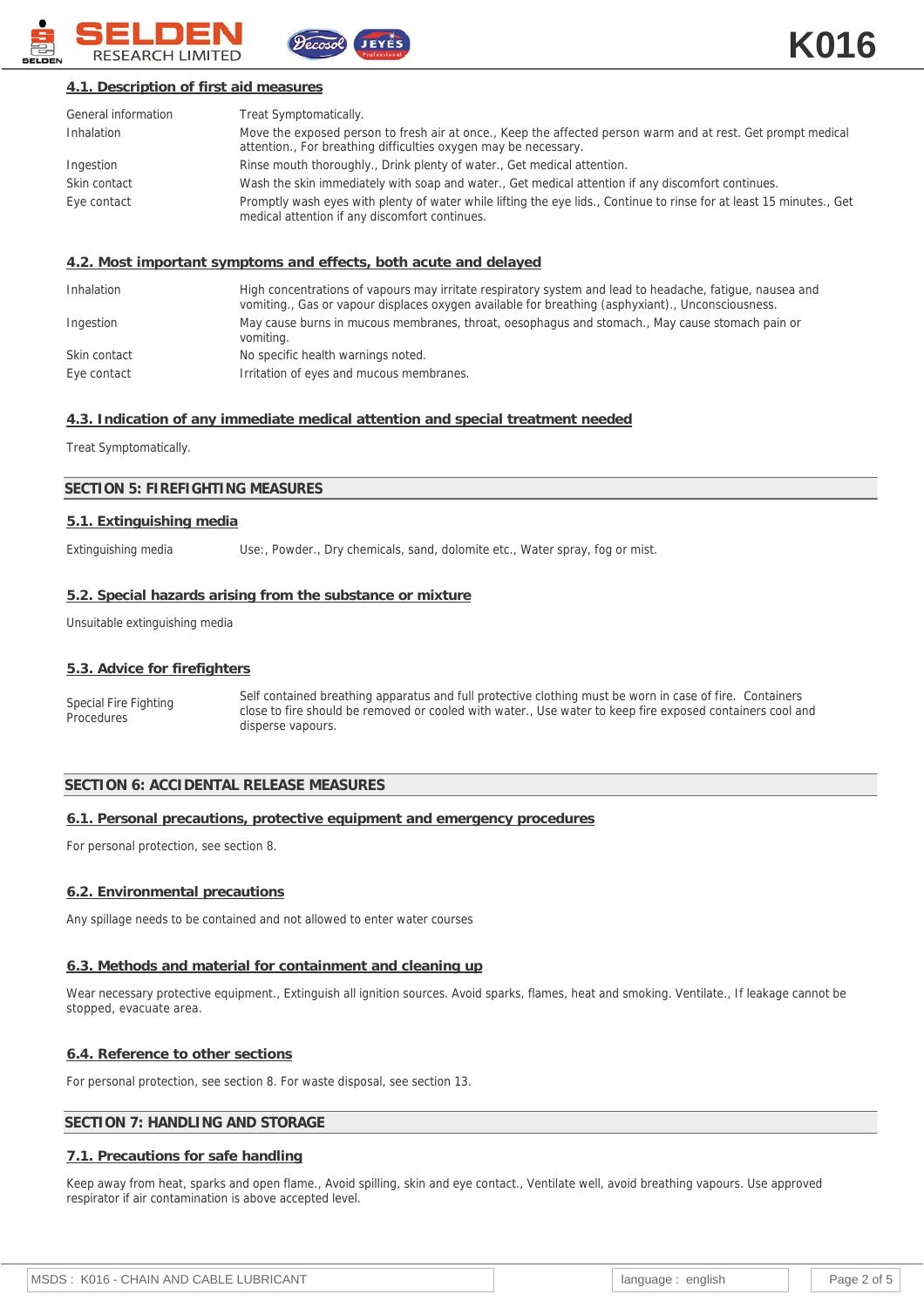

### **7.2. Conditions for safe storage, including any incompatibilities**

Aerosol cans: Must not be exposed to direct sunlight or temperatures above 50°C.

# **7.3. Specific end use(s)**

See product label for detailed usage and instructions.

# **SECTION 8: EXPOSURE CONTROLS/PERSONAL PROTECTION**

| 8.1. Control parameters           |                                                         |                   |                   |              |
|-----------------------------------|---------------------------------------------------------|-------------------|-------------------|--------------|
| Name                              | <b>STD</b>                                              | TWA - 8 Hrs       | STEL - 15 Min     | <b>Notes</b> |
| <b>BUTANE</b>                     | WEL                                                     | 600 ppm1450 mg/m3 | 750 ppm1810 mg/m3 |              |
| $WEL = Workplace Exposure Limits$ |                                                         |                   |                   |              |
| 8.2. Exposure controls            |                                                         |                   |                   |              |
| Protective equipment              |                                                         |                   |                   |              |
| Engineering measures              | Provide adequate general and local exhaust ventilation. |                   |                   |              |
| Hand protection                   | Use protective gloves.                                  |                   |                   |              |

**SECTION 9: PHYSICAL AND CHEMICAL PROPERTIES**

#### **9.1. Information on basic physical and chemical properties**

Eye protection **Example 3** Wear approved safety goggles. Other Protection Charles Controller Controller General workwear only

Hygiene measures **Example 20 Inc.** DO NOT SMOKE IN WORK AREA!

| Appearance                     | Aerosol.                                                       |
|--------------------------------|----------------------------------------------------------------|
| Colour                         | Dark brown.                                                    |
| Odour                          | Oil smell.                                                     |
| Comments                       | Information given relates to total aerosol container contents. |
| Relative density               | $0.717 \ @ 20 °C$                                              |
| pH-Value, Conc. Solution       | Not applicable - non aqueous system                            |
| Flash point $(^{\circ}C)$      | - 74                                                           |
| Auto Ignition Temperature (°C) | $+405$                                                         |
| Flammability Limit - Upper(%)  | 1.8                                                            |
| Flammability Limit - Lower(%)  | 10.0                                                           |

# **SECTION 10: STABILITY AND REACTIVITY**

#### **10.1. Reactivity**

Stable under normal temperature conditions.

#### **10.2. Chemical stability**

Stable under normal temperature conditions.

#### **10.3. Possibility of hazardous reactions**

None known

#### **10.4. Conditions to avoid**

Avoid heat, flames and other sources of ignition., Increase in temperature to greater than 50 degrees will cause rise in internal pressure with likelihood of bursting/explosion.

#### **10.5. Incompatible materials**

None known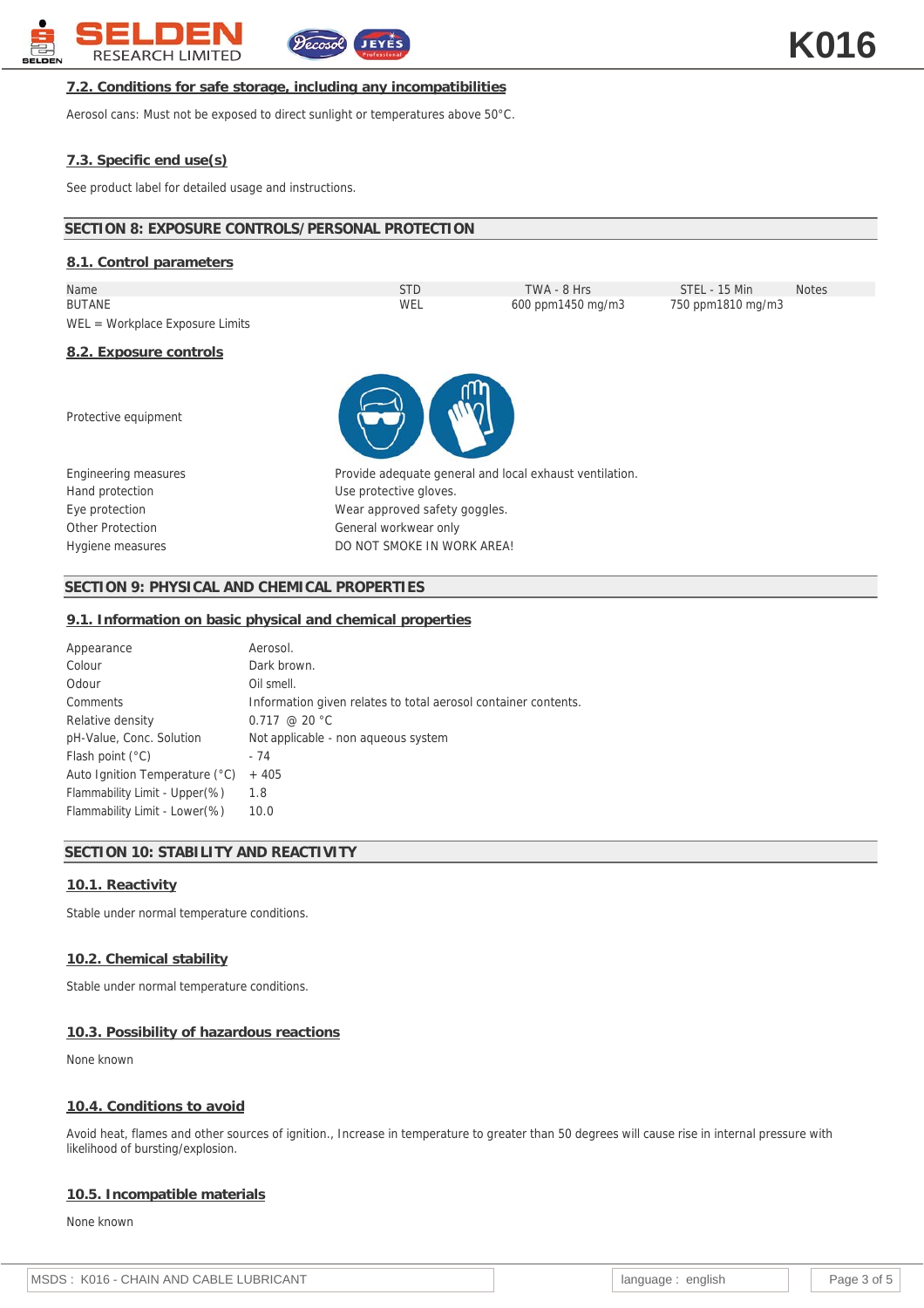

### **10.6. Hazardous decomposition products**

Fire creates:, Toxic gases/vapours/fumes of:, Carbon monoxide (CO)., Carbon dioxide (CO2).

# **SECTION 11: TOXICOLOGICAL INFORMATION**

#### **11.1. Information on toxicological effects**

| Toxicological information | No toxicological data is available for this mixture, however data can be provided for specific raw materials upon<br>request.                                                                                 |
|---------------------------|---------------------------------------------------------------------------------------------------------------------------------------------------------------------------------------------------------------|
| Inhalation                | High concentrations of vapours may irritate respiratory system and lead to headache, fatigue, nausea and<br>vomiting., Gas or vapour displaces oxygen available for breathing (asphyxiant)., Unconsciousness. |
| Ingestion                 | May cause burns in mucous membranes, throat, oesophagus and stomach., May cause stomach pain or vomiting.                                                                                                     |
| Skin contact              | No specific health warnings noted.                                                                                                                                                                            |
| Eye contact               | Irritation of eyes and mucous membranes.                                                                                                                                                                      |

#### **SECTION 12: ECOLOGICAL INFORMATION**

# **12.1. Toxicity**

Not classed as Hazardous to the Environment but release to the environment should be avoided.

#### **12.2. Persistence and degradability**

Degradability The product is biodegradable.

# **12.3. Bioaccumulative potential**

Bioaccumulative potential The product does not contain any substances expected to be bioaccumulating.

#### **12.4. Mobility in soil**

Mobility: The product contains volatile organic compounds (VOC) which will evaporate easily from all surfaces.

#### **12.5. Results of PBT and vPvB assessment**

This product does not contain any PBT or PvB substances

#### **12.6. Other adverse effects**

None known

# **SECTION 13: DISPOSAL CONSIDERATIONS**

# **13.1. Waste treatment methods**

Empty containers must not be burned because of explosion hazard., Dispose of waste and residues in accordance with local authority requirements.

| SECTION 14: TRANSPORT INFORMATION |                             |
|-----------------------------------|-----------------------------|
|                                   |                             |
| 14.1. UN number                   |                             |
| UN No. (ADR/RID/ADN)              | 1950                        |
| UN No. (IMDG)                     | 1950                        |
| UN No. (ICAO)                     | 1950                        |
| 14.2. UN proper shipping name     |                             |
| Proper Shipping Name:             | AEROSOLS, FLAMMABLE         |
| 14.3. Transport hazard class(es)  |                             |
| <b>ADR/RID/ADN Class</b>          | 2 Class Code: 5F Label: 2.1 |
| <b>IMDG Class</b>                 | 2.1                         |
|                                   |                             |